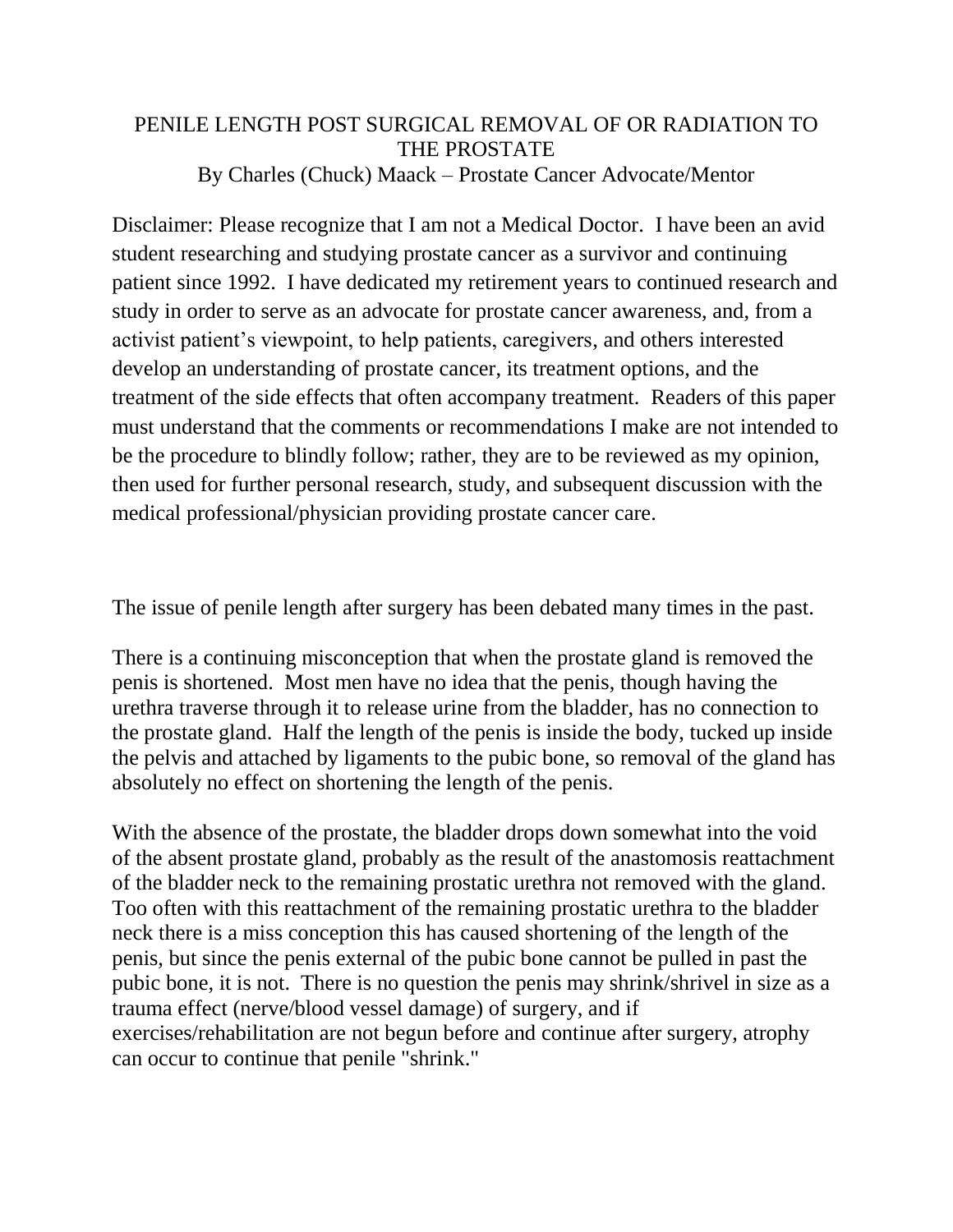Though there may be a reduction in length because of the initial trauma of surgical removal of the prostate gland, this is only a temporary loss unless the patient ignores penile rehabilitation. The adage "Use it or Lose it" applies.

It is important that men realize that daily low doses of phosphodiesterase type 5 (PDE-5) inhibitors (Viagra/sildenafil, Levitra/vardenafil, Cialis/tadalafil, Stendra/avanafil), as well as injectible mixtures of combinations of Prostaglandin, Papaverine, or Phentolamine, will provide oxygenation of cavernosal tissues and enhanced arterial blood flow necessary for penile rehabilitation. Use of a Vacuum Erection Device (VED), though not providing penile rehabilitation since the blood drawn into the penis is venous blood, can promote penile stretching so that pretreatment penile size may be preserved. Putting off this penile rehabilitation results in penile atrophy (shrinkage of length and girth).

Radiation can have a similar effect of penile shortening since the radiation can cause scarring and thickening of the penile artery resulting in a reduction of arterial blood flow as well as lack of oxygenation. The measures of rehabilitation explained in the previous paragraph hold true in this case, as well.

It is very important that men discuss with their treating physician penile rehabilitation following or during any form of treatment in order to insure the practices described above become a separate protocol of treatment for earlier return of any temporary loss of penile length as well as improvement in erectile function.

Most health insurers will cover their expense allowance for PDE5 inhibitors for whatever number prescribed by the treating physician IF the treating physician provides a letter to the health insurer explaining that the increased use is necessary for penile rehabilitation following treatment for prostate cancer.

Please take the time to review the following regarding penile length:

Self-perceived penile shortening after radical prostatectomy <http://reference.medscape.com/medline/abstract/22573233>

(You can register free with MedScape to read any of their reports – Please take special note of the repeated "**self-perceived** penile shortening" used in this report – in other words "self-perceived" but not actually having occurred)